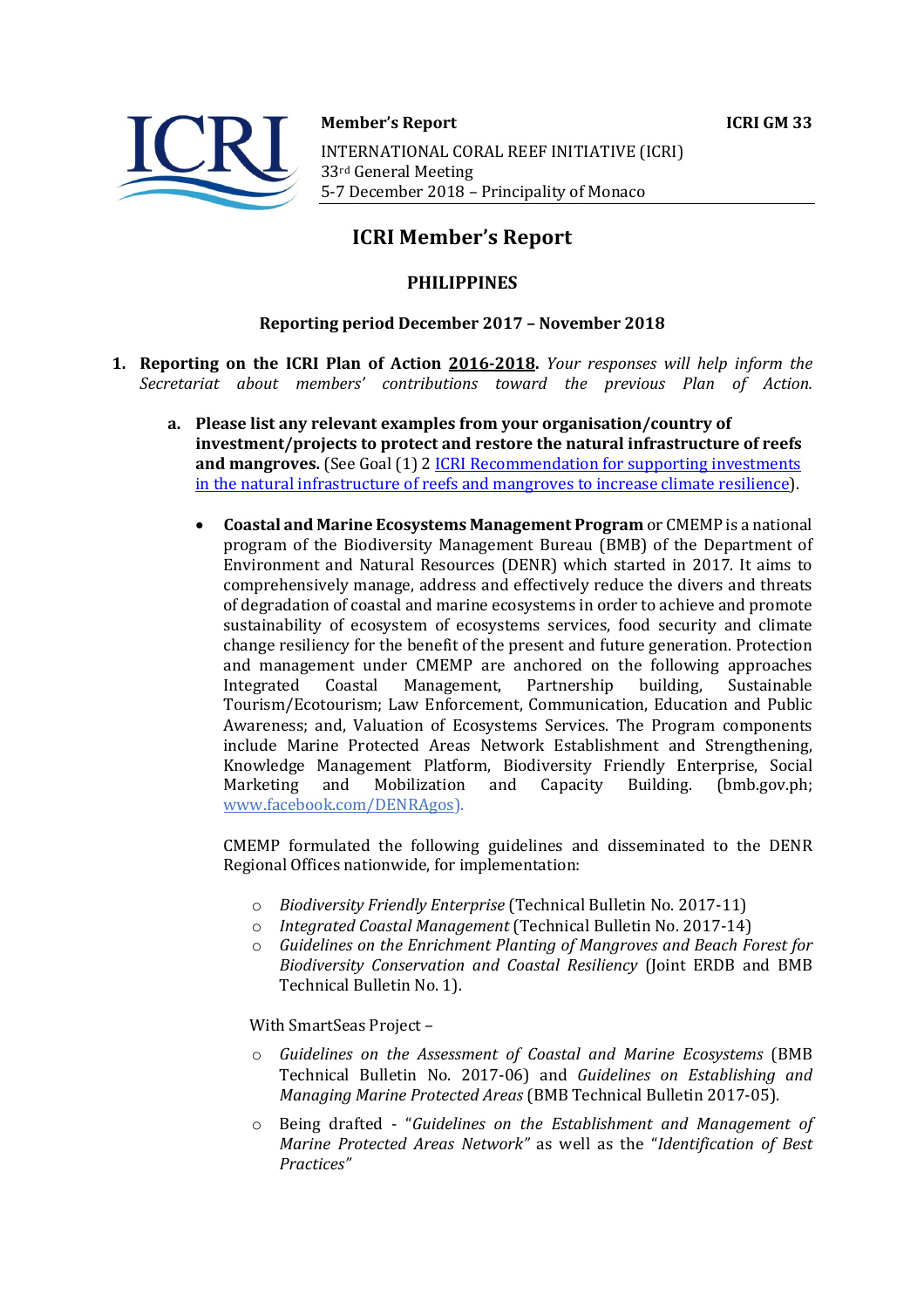With Green Fins Project -

 $\circ$  "Guidelines on the Implementation of Environmental Standards for Diving and Snorkelling" (BMB Technical Bulletin No. 2017-13).

The Philippine Rise (formerly Benham Rise) is the newest territory of the country. It is a 24.4M ha undersea region in the northeastern part of the Philippines. It is within the Exclusive Economic Zone and continental shelf of the Philippines with an area of 11.4M and Extended Continental Shelf with an area of 13M hectares. Portion of which was declared Philippine Rise Marine Resource Reserve (PRMRR) through Presidential Proclamation (No. 489 s. 2018). It is the largest marine area that remains relatively pristine and very rich in biodiversity specially the fish and mesophotic corals. Activities lined up are the creation of a management board, formulation of the site management plan and continue the expedition. 

- **Strengthening Marine Protected Areas to Conserve Key Biodiversity Areas in the Philippines** or SmartSeas is a project of the BMB-DENR and UNDP which aims at working together for the conservation, protection and management of marine key biodiversity in the Philippines for the present and future generations. (www.facebook.com/smartseasph).
- **Green Fins** is being implemented by the BMB-DENR in partnership with Reef World Foundation to protect and conserve coral reefs by establishing and implementing environmentally friendly guidelines to promote a sustainable diving and snorkelling tourism industry. It is being piloted in several places in the country.
- b. Has your organisation/country made any progress in the following areas to **target anthropogenic pressures?** Please give detail below. Note: If no change since your last ICRI member report, please write 'no change'.

 $\boxtimes$  Encourage ban of plastic microbeads in cosmetic products. (See Goal (3) 2 & See ICRI Recommendation to reduce plastic microbeads pollution in marine environment):

Initiatives to ban the use of microbeads in beauty products  $-$ 

- $\circ$  Philippine environmental group is actively pushing for the ban on the use of microbeads
- $\circ$  Lawmakers started to draft the bills which seek to ban the use of microbeads.
- $\circ$  Conducted CEPA events with partners on marine debris including microbeads (#biodiversity; #CleanSeasPilipinas; #iyor2018; coastal clean ups)

□ Improve regulation and enforcement to reduce direct anthropogenic damage due to dredging and physical alteration of reef structures. (See Goal (3) 3 & ICRI Recommendation to reduce damage due to dredging and dumping on coral reefs):

□ Deployment of mooring devices limiting the mechanical destruction **of coral reefs and seagrasses.** (See Goal (3) 4)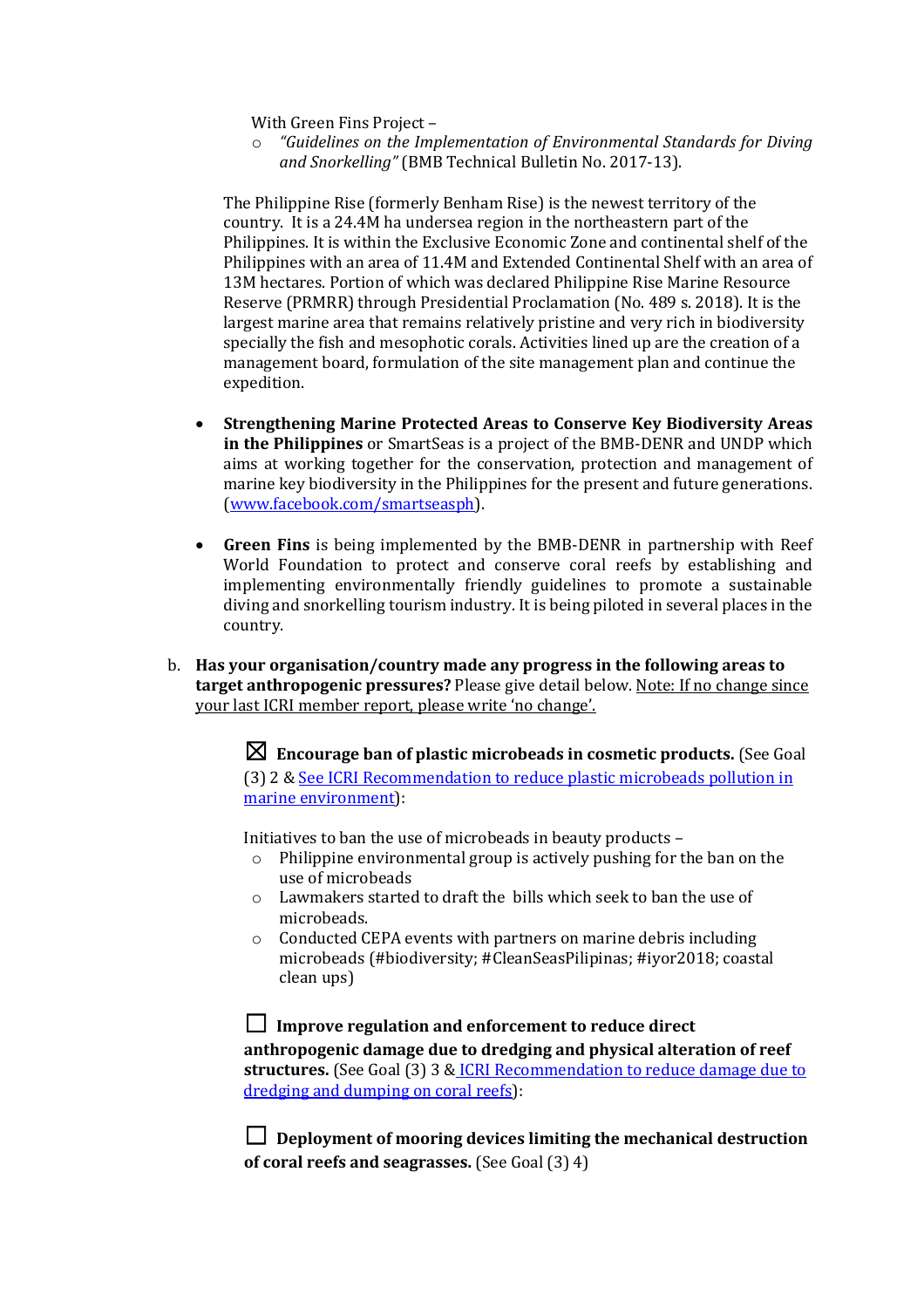c. **Did your organisation/country celebrate International Year of the Reef?** Please give details below. (See Goal  $(5)$  1 & ICRI Recommendation designating 2018 as the third International Year of the Reef):

Yes - International Year of the Reef was officially launched on 12 February 2018  $(wwwu.facebook.com/DENRAgos/HIYOR; #iyor2018)$  and soft launched in one of the side events during the 12<sup>th</sup> COP of the CMS hosted by the Philippines in October 2017. The culmination of its celebration will be done in January 2019.

IYOR 2018 was celebrated nationwide by government and non-government organizations. They were encouraged to include the IYOR 2018 in all related events.

#### 2. Contribution to the ICRI Plan of Action 2018-2020 and upcoming ICRI general

**meetings.** *Your responses to the following questions will assist the Secretariat in assessing contributions towards the major themes of the draft ICRI Plan of Action 2018-2020.* 

#### **Theme 1 - Promote effective and adaptable solutions to improve the protection of coral reefs**

- a. Which of the below topics do you consider to be the three top challenges that **your organisation faces in managing coral reefs?** Please select from the options below:
	- $\Box$  Climate change impacts
	- $\boxtimes$  Inadequate planning, zoning and management
	- $\Box$  Unsustainable resource extraction
	- $\Box$  Tourism and recreation
	- $\Box$  Shipping
	- $\boxtimes$  Coastal development
	- □ Dredging
	- $\Box$  Illegal and destructive fishing
	- $\Box$  Fish and coral trade
	- $\boxtimes$  Marine debris
	- $\Box$  Other. Please specify:
- b. Please list any examples of innovative management practices that your **organisation/country is involved in, such as use of VMS, drones & ecological mooring devices.** Include their limits, conditions of implementation, financing and an assessment of their results and links for more information if possible.
	- $\circ$  Marine Protected Area Networking (MPAN)
	- o *Guidelines on the Area clearance for reclamation projects and proclamation/*  special patents over reclaimed lands (DENR Administrative Order No. 2018– 14)
	- $\circ$  Visible Infrared Imaging Radiometer Suite (VIIRS) (enforcement)
	- o Boat Color Coding (enforcement)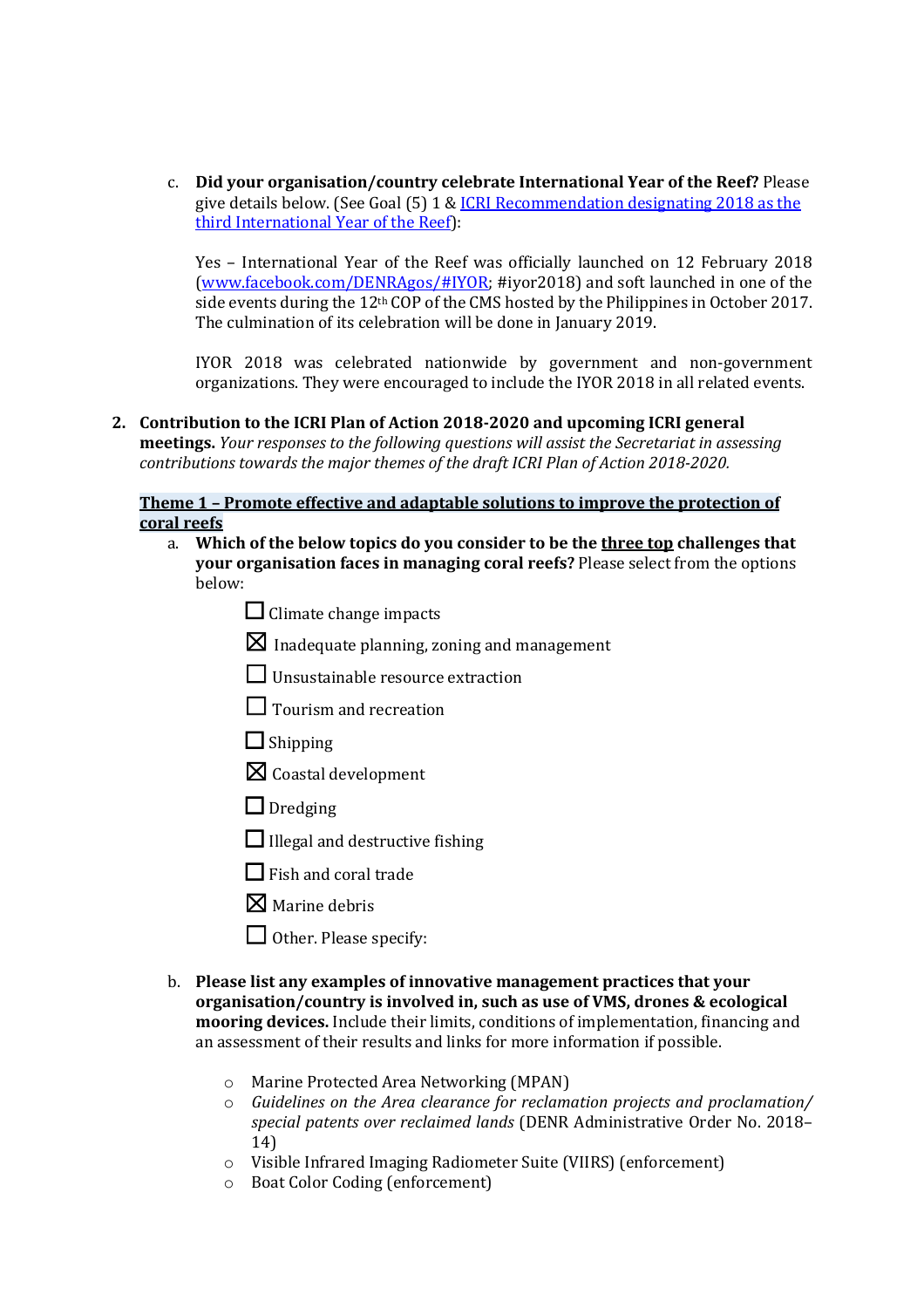- $\circ$  Short Messaging Service or Text Messaging (enforcement)
- o Communication Education and Public Awareness (CEPA)
- o Green Fins Approach
- c. Please list any examples of innovative funding for management that your **organisation/country is involved in.** Include their limits, conditions of implementation, financing and an assessment of their results and links for more information if possible.
	- $\circ$  Partnerships sharing of expenses
	- $\circ$  80-20 government fund utilization for earning marine protected areas, 80% retention of income for use in the site management and 20% sharing of income to other least/non-earning of marine protected areas
- d. Please list any examples of leading practices, techniques and strategies for **building reef resilience that your organisation/country is involved in.** Include their limits, conditions of implementation, financing and an assessment of their results and links for more information if possible.
	- o Green-gray solution
	- $\circ$  Marine Protected Area Networking establishment/management
	- o Marine Protected Areas establishment/management
	- $\circ$  Green Fins Approach
- e. Please list any examples of leading practice reef restoration mechanisms that **your organisation/country is involved in.** Include their limits, conditions of implementation, financing and an assessment of their results and links for more information if possible.
	- $\circ$  Advocate passive or natural coral restoration (drafted guidelines on coral rehabilitation)
	- o Green Fins Approach

#### **Theme 3 - Support communities reliant on coral reefs**

**f.** Is sustainable tourism development a significant challenge for your **organisation?** If so please include detail below of the kinds of challenges faced and your strategies to deal with them.

Yes, an example is Boracay Island, a famous international tourist destination. The lack of monitoring by the concerned government specially on tourism activities, the lack of environmental concern among local inhabitants as well as tourists, no carrying capacity study, compounded by greed, Boracay tourism activity was abused. After six months of closure, several improvements were initiated but more are still for implementation. The challenge is how the improvements be maintained and for the local communities continue to be stewards for its protection.

**g. Is your organisation involved in activities to raise awareness and encourage**  action to support communities reliant on coral reefs? Please include details below.

Yes – some examples of activities are reflected on item  $#1$ .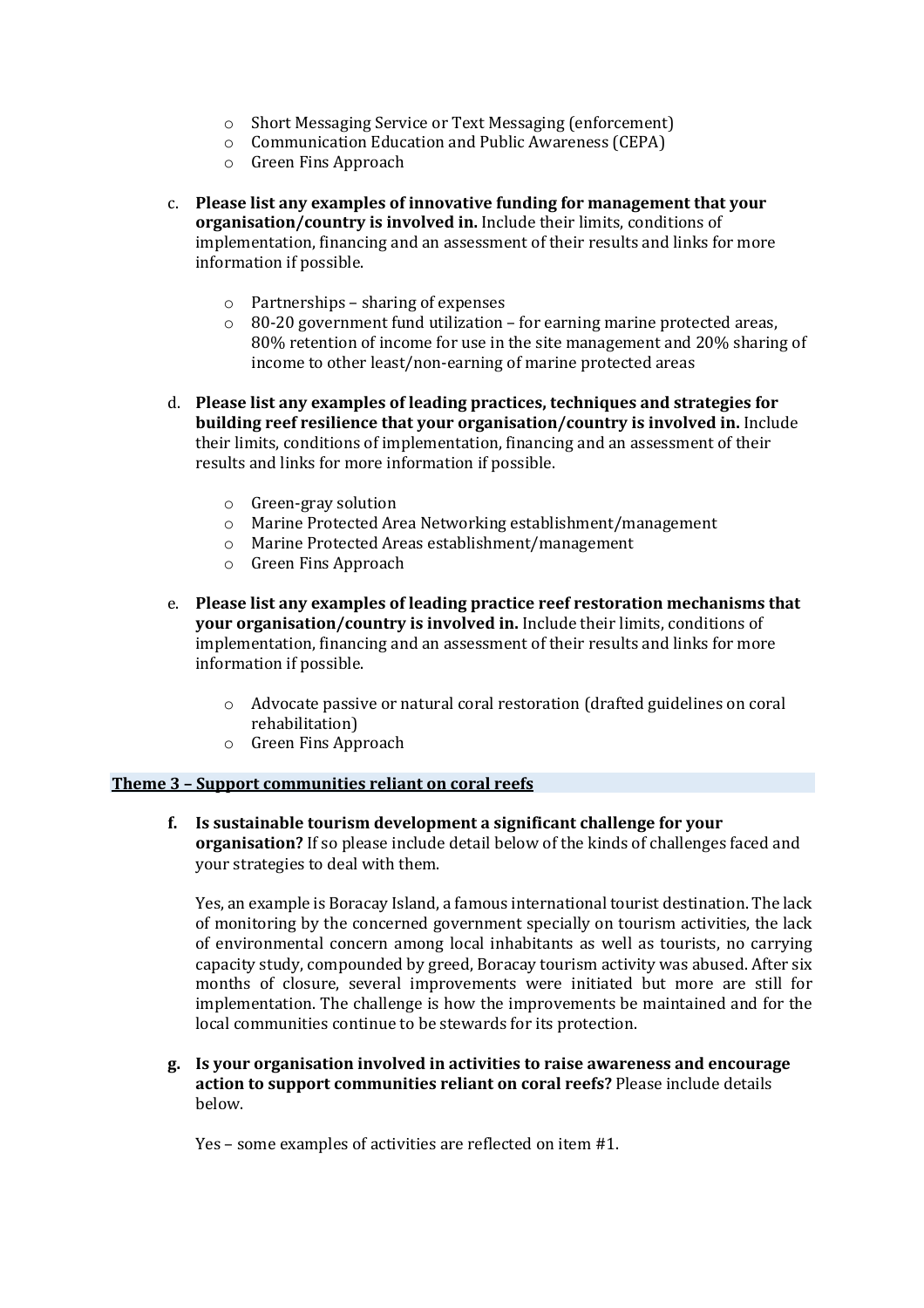#### **Theme 4 - Help to reduce anthropogenic threats to coral reefs, particularly those that occur at a global or regional scale**

- **h.** What activities is your organisation involved in to elevate awareness of the **global nature of the threat of climate change to coral reefs?** Please include details below
	- $\circ$  Philippines submitted resolutions and approved by the 12<sup>th</sup> COP-Convention on Migratory Species (Philippines, October, 2017) and 13<sup>th</sup> COP Ramsar Convention on Wetlands (United Arab Emirates, October, 2018) promote the conservation and management of intertidal flats and other ecological habitats which include the coral reefs. Related resolution was also submitted to the  $14<sup>th</sup>$  COP-Convention on Biological Diversity (Egypt, November 2018) and awaiting its approval.
	- $\circ$  Philippines hosted the Asian-Pacific Coral Reef Symposium (ACRS) in June 2018
	- $\circ$  Coral Reef Triangle Initiative (chair: Philippines)
	- o ASEAN Working Group on Coastal and Marine Ecosystems (chair: Philippines)
	- $\circ$  Coastal Global Forum the Philippines will be hosting next year
- **i.** Has your organisation made any progress in dealing with destructive fishing and trade? Please include details below.
- j. Has your organisation made any progress in dealing with marine debris? Please include details below.
	- $\circ$  Still on the stage of public awareness on the impact of marine debris to the environment.

**Would you like to report on your activities during the ICRI GM?** Please give details below.

- Y / N
- **3. International events.** Please list any upcoming international events relevant to ICRI which someone from your organisation plans to attend in 2018-2019.
	- $\boxtimes$  East Asian Seas Congress, Iloilo City, Philippines, 27-30 November 2019

□ **ICRI GM, Monaco, 5-7 Dec 2018** 

□ Conference of the Parties to the United Nations Framework Convention on Climate Change, 3-14 Dec 2018

☒Coral Triangle Initiatives: Pre Senior Official Meeting, Senior Official Meeting, and, Ministerial Meeting, Makati, Philippines, 10 to 15 December 2018

**X** Reef Futures 2018: A Coral Restoration and Intervention-Science Symposium, Florida, 10-14 Dec 2018